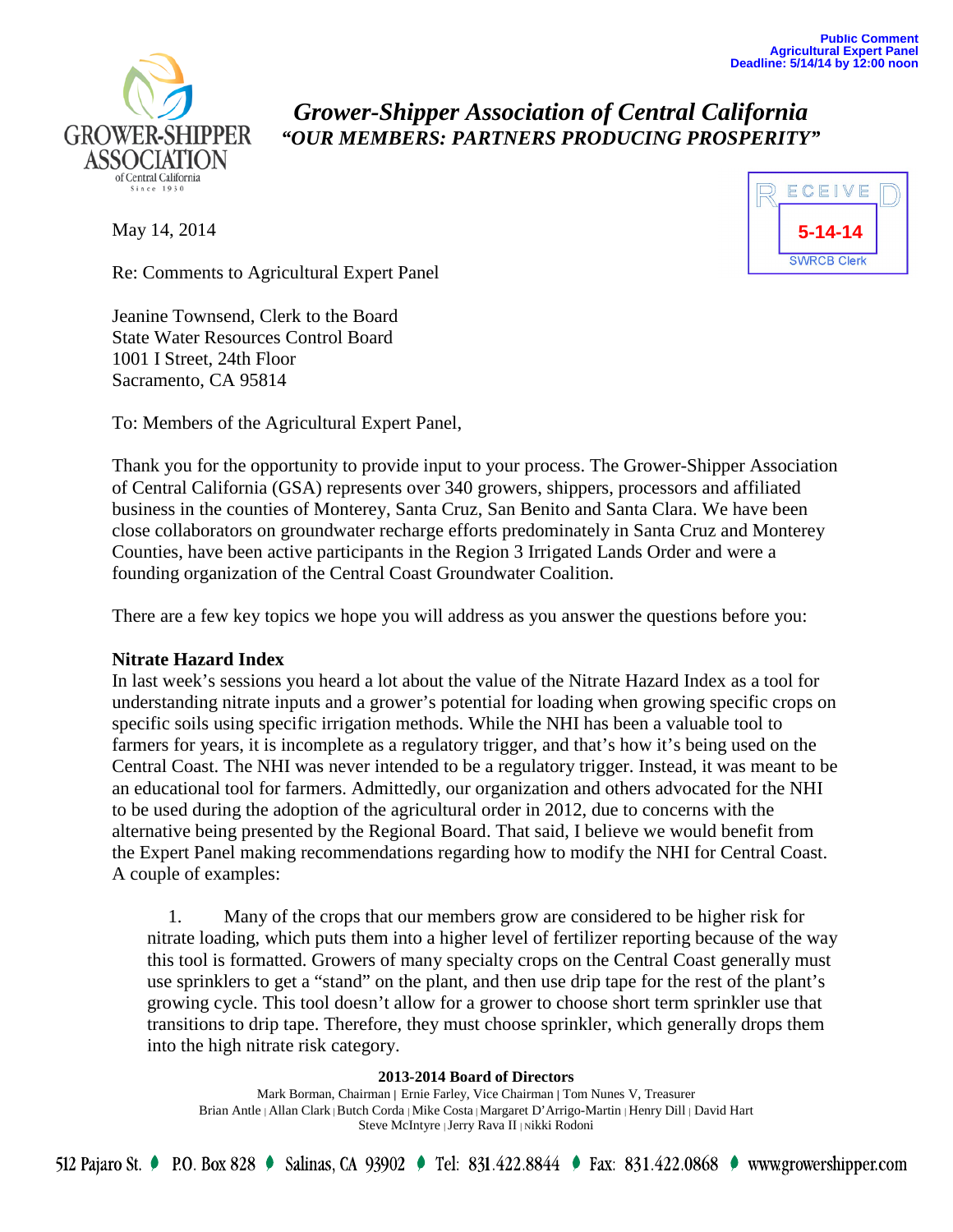2. "Deep Ripping" is not well defined, and upon further conversations with the authors of the NHI we have found that what our members might consider "deep rip" isn't the same as how the authors would have defined it and they therefore might have unintentionally placed themselves at a higher risk.

3. We're concerned that the way the tool is currently being used is pushing growers into the worst-case scenario and that is not an appropriate use of the tool. Growers are expected to input their soils of highest nitrate leaching potential, regardless of what percentage of their land that soil represents. We don't believe that in other parts of the state growers using this tool are expected to input their "worst case scenarios" into the NHI or other tools being used to determine risk, as we are on the Central Coast. This puts the growers on the Central Coast at a production and economic disadvantage to growers they're competing with from other areas due to the tremendous reporting requirements and resource expenditures that follow this determination.

Additionally, the U.C. decision index classified 20 as low risk deliberately to induce the farmers to adopt the only management option that allows high yield with reduced nitrate load. Having 20 classified as high risk for this tool, as it has been defined by the Central Coast Regional Board, eliminates the incentive to the farmers to invest in the only effective approach to resolving the matter. Thus this regulation is counter-productive to what the Board is trying to achieve.

We believe it is essential for the Expert Panel to review the ways the NHI is being used and its appropriateness to regulation. If it is being used to determine risk for regulatory purposes, we suggest the Expert Panel discuss how to engage with the Center for Water Resources to look for ways to adopt it to accurately portray risks associated with the cropping systems in the area where they are farming, and specifically for the crops on the Central Coast.

#### **A Coalition Model for the Central Coast**

The Central Coast actively advocated for a coalition option in our region and began working on coalition proposals in 2010. Even though our organization and others disagreed with the Staff Addendum's legal characterization of the agricultural alternative that was presented on March 17, 2011, and as revised on May 4, 2011, we continued to strive to address Central Coast Water Board staff's concerns. In July 2011, agricultural trade associations and commodity organizations on the Central Coast came together to illustrate what a coalition-based irrigated lands program might look like for the crops grown in Region 3. We engaged Dr. Marc Los Huertos (California State University, Monterey Bay) in this effort, working with him for nine months to create a report "A Coalition-Based, Farmer Focused Water Quality Protection Program: A Proposed Model to Implement the Conditional Discharge Waiver for Irrigated Farms". While this full report wasn't admissible into the written administrative record (which closed in August 1, 2011 for a March 15, 2012 decision), we created a "Part E" based in large part on Dr. Los Huertos' report and presented that to the Regional Board on March 14.

Throughout this process, the agricultural community worked diligently to develop an alternative that would provide growers in the region with an option between complying with the prescriptive Tier 2 and Tier 3 requirements in the Conditional Waiver, or participating in a third party group that would audit Tier 2 and Tier 3 farms/ranches and would work directly with growers to help develop and implement protective management practices. Based on numerous comments received from Central Coast Water Board members, Central Coast Water Board staff and others, the agricultural community revised its alternative, which ultimately culminated in New Part E. Key details of Part E are noted below: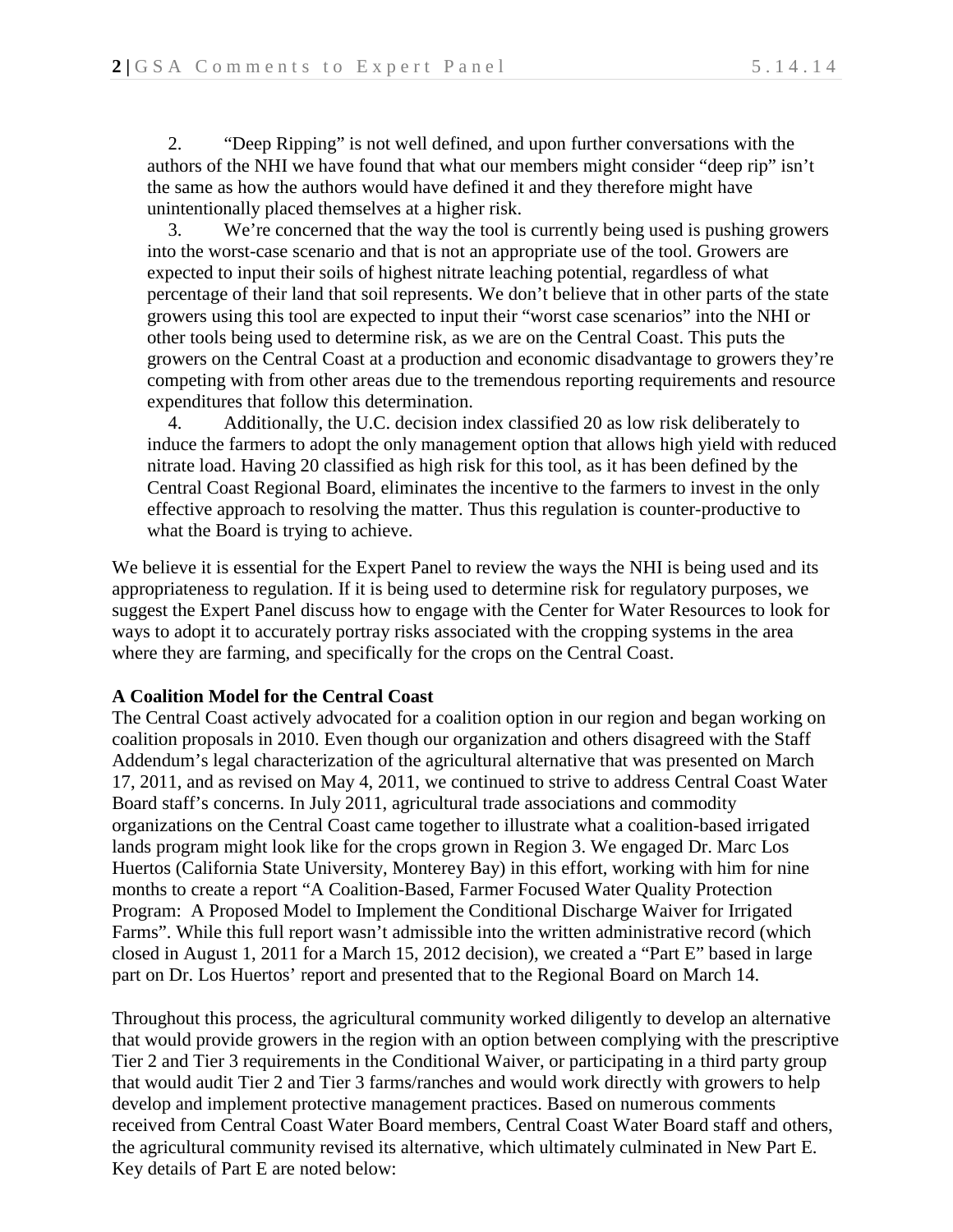*Within six (6) months of the Executive Officer issuing the NOA to the third-party group, a thirdparty submits all of the following for Executive Officer approval:* 

*i. An auditable Farm Plan Template that can assess risk, document management practice implementation, and provide the basis for an independent audit;*

*ii. An Independent Audit Program Structure, which includes the ability of the third-party to ensure that all farms for participating Dischargers are subject to an independent audit within the term of the Order;* 

*iii. A proposed nutrient management plan template for submittal to the third-party that will allow the TAC to assess individual participant nutrient management practices;* 

*iv. A proposed process for prioritizing farms for practice effectiveness evaluation, which includes a requirement that participants conduct at least one (1) representative soil sample from each field/ranch that is submitted to the third-party and that the highest priority farms be included in the Practice Effectiveness Evaluation Program identified in subsection v below;* 

*v. A proposed Practice Effectiveness Evaluation Program that includes all of the following: identifies farms as high priority to impair or degrade waters of the state; proposes to evaluate practices against appropriate water quality standards set forth in the Basin Plan; identifies management practices needed to meet water quality standards; and, identifies areas of research needed to develop additional management practices necessary to meet water quality standards; and,* 

*vi. A list of enrolled growers.*

*Within one (1) year of the submittal outlined in subsection (3), and annually thereafter, a thirdparty group must submit all of the following to the Central Coast Water Board:* 

*i. A certification that at least 20% of participating farms have been subject to an independent audit that year (all farms must be audited by the end of the Order);* 

*ii. A Summary of Independent Auditor Reports that must include the following: number of growers and farms participating in the audit, number of growers and farms that failed the audit, and summary of corrective action(s) taken by growers who failed the audit and then subsequently passed;*

*iii. A Risk Self-Assessment Summary that summarizes data to the Central Coast Water Board that documents the number of farms and types of risk captured by the third-party program;* 

*iv. Farm Water Quality Plan Summaries, which would be a summary of electronically submitted farm plans in a matrix format that links risk with practices used to protect water quality;* 

*v. A list of Dischargers who are in "good standing"; and,* 

*vi. A list of Dischargers who are not in "good standing."* 

*Within three (3) years of the submittal outlined in subsection (3), a third-party group must submit the following to the Central Coast Water Board:* 

*i. Practice Effectiveness Evaluation Summaries, which is a summary of grower practices necessary to reduce risk to water quality and to ensure compliance with water quality standards.* 

*The Discharger complies with applicable monitoring conditions specified in Part C of this Order, and all other applicable provisions of this Order.* 

*The Discharger provides the third-party group with all information requested by the third-party for compliance with this Order, and shall be subject to an independent audit by the third-party in accordance with the third-party's approved program.*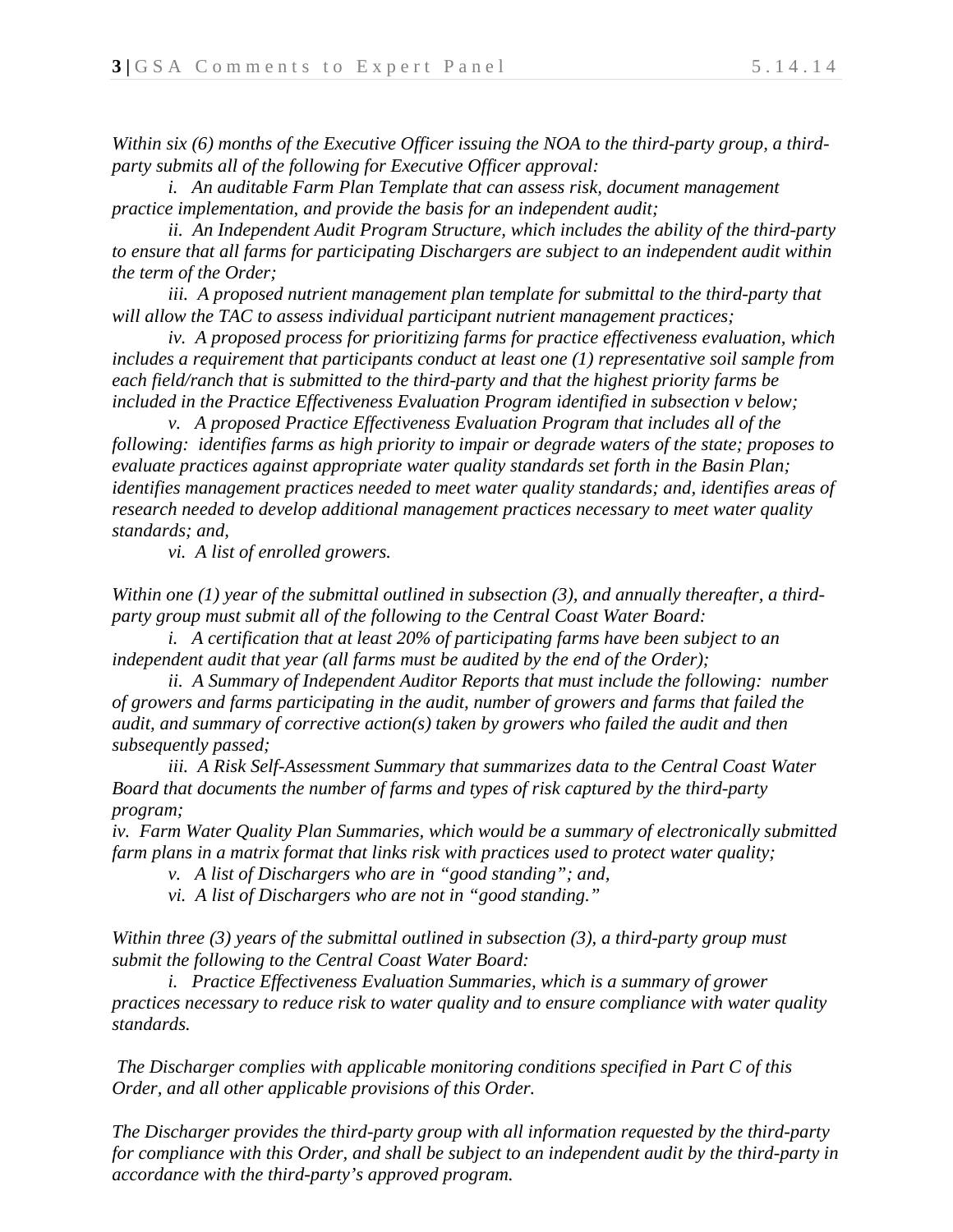*The Discharger implements water quality management practices as identified through the independent audit process and/or as necessary to improve and protect water quality and to achieve compliance with applicable water quality standards in waters of the state, recognizing any applicable time schedules for compliance with water quality standards as set forth in Part H below. Water quality management practices can be instituted on an individual basis, or installed to serve growers discharging to a single location.*

*If the Executive Officer fails to issue an NOA to a requesting third-party under subsections (b)(1) and (2) above, the third-party shall be given the opportunity to seek approval as a third-party from the Central Coast Water Board at the next reasonably available publicly noticed meeting of the Central Coast Water Board.* 

### *Failure by the Discharger or the third-party group to comply with any of the above shall result in the Discharger being subject to Parts F and G of this Order.*

However, despite these diligent efforts, the Central Coast Water Board staff repeatedly discounted the agricultural alternative because it did not include the same prescriptive requirements as contained in the then pending Central Coast Water Board draft order. Central Coast Water Board staff also incorrectly characterized the agricultural alternative as inappropriately allowing third party groups. The Staff Addendum also claimed that the agricultural alternative was not consistent with the state's Nonpoint Source Policy.

However, in subsequent comments provided to the Central Coast Water Board from legal counsel (Frances McChesney), her legal concerns (although not agreed upon by our organization) were with respect to proposed Conditional Waiver changes unrelated to Part E. Specifically, Counsel McChesney conveyed legal concerns with proposed changes that would have incorporated compliance schedule provisions into requirements for complying with water quality standards, and proposed changes with respect to providing the Farm Plan to Central Coast Water Board staff upon request. Neither of these issues is relevant to Part E. When discussing Part E, Counsel McChesney commented that there was "great improvement" but that some areas could be "clarified better." (March 15, 2012 Transcript, p. 58:12-15.) A statement with respect to better clarification did not support staff's statement that Part E "does not meet the legal standard." Furthermore, staff provided significant other comments on New Part E, but none explained why, in their opinion, Part E was not consistent with Water Code section 13269 or other applicable statutory authority. Yet, despite the lack of a clear explanation as to why New Part E was unlawful, Central Coast Water Board members were left with the perception that they could not adopt New Part E because it was fundamentally flawed.<sup>[1](#page-3-0)</sup>

We are concerned that the Regional Board will continue to view coalition-based proposals such as this one as legally flawed due to this inaccurate perception. Our question of the expert panel is as follows:

The State Water Board has stated that it is supportive of coalitions for irrigated lands order compliance. In the Central Valley, there are a number of Coalitions whose activities are similar

<span id="page-3-0"></span><sup>&</sup>lt;sup>1</sup> From Petition to SWRCB: "In the Matter of the Petition of Grower-Shipper Association of Central California, Grower-Shipper Association of Santa Barbara and San Luis Obispo Counties, and Western Growers for Review of Action and Failure to Act by the Central Coast Regional Water Quality Control Board" April 2012.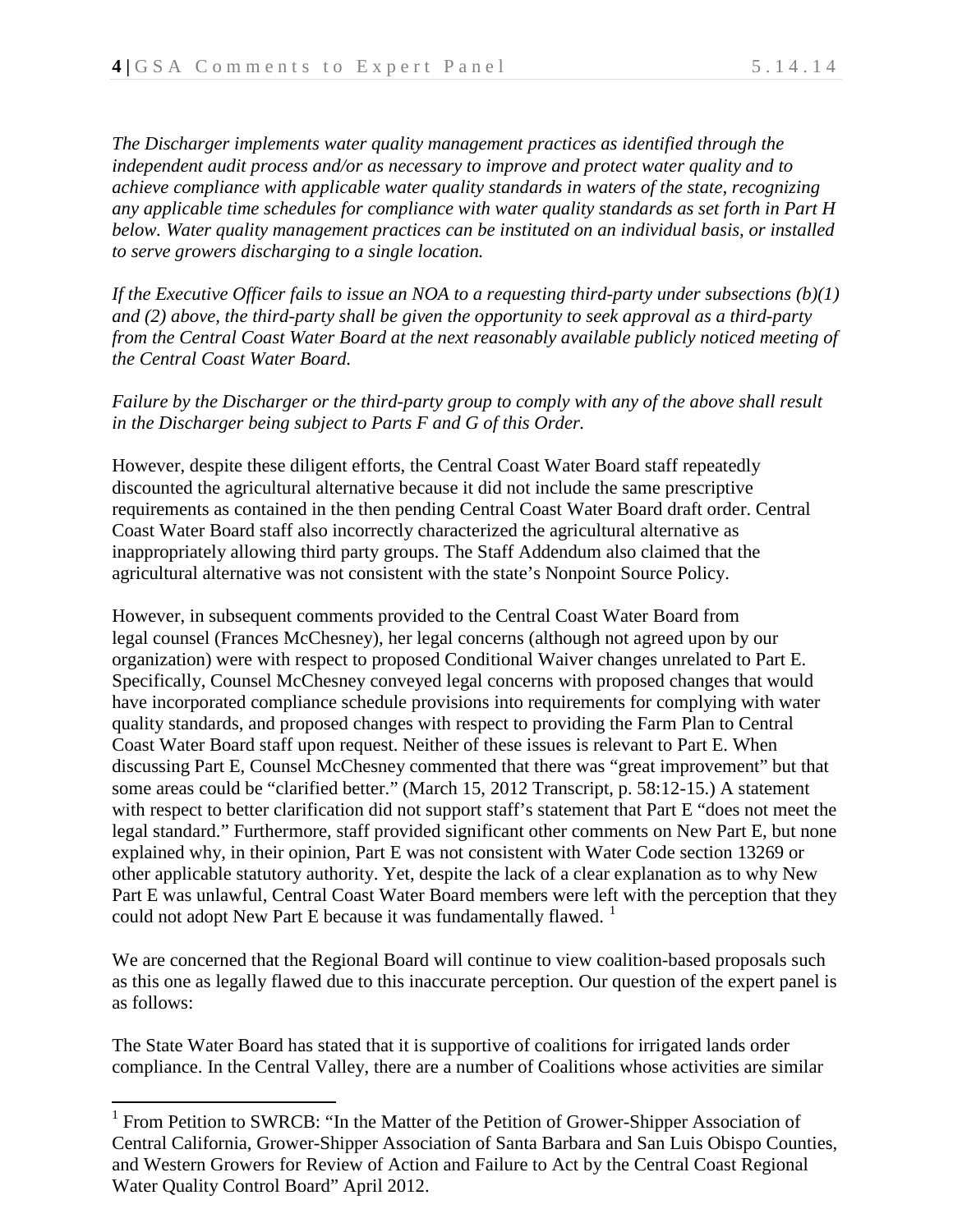to those proposed in Part E. We'd appreciate the Expert Panel's thoughtful analysis of what it might take to have a similar coalition(s) on the Central Coast that complies with Porter-Cologne, allows for third party aggregation of data submitted to the Regional Board, focuses on education and BMP development and research, and relieves farmers of the current tiering system if they choose to participate.

We've had successes with the Central Coast Groundwater Coalition over the last year, and believe this is an example of what we may be able to accomplish in a surface water/watershedfocused based coalition as well. A roadmap detailing essential functions and deliverables would be helpful.

## **Aligning Production & Regulation**

There was a lot of discussion in the Expert panel meetings about methods for focusing on data collection that is useful. An important question surfaced: how do we align production and regulation in terms of data collection? Farmers under this current order are dealing with a lot of duplicate expenses. Regulations that meet the objectives of water quality improvement could be a win-win, but in the current scenario it seems that the focus is collecting data without a strong understanding of how it's going to be used. We are concerned that without a transparent definition of use, it's difficult for the agricultural community to help identify holes and inconsistencies with the way that the data is collected.

A basic requirement for collecting data should be a description of the types of reports and analyses that will be performed with it. Our current system holds farmers to a standard that isn't well defined, which means that the data collected ends up being inconsistent and therefore of little use and value. The data collected can also be highly variable. The current data requirements limited value to many of the growers we represent. In many cases farmers have taken their resources and time away from new management practice trials and education to focus on these new regulations. It would serve us better to identify a limited number of data collection activities that benefit the farmer's decision making, are provided in a fully characterized manner, aggregated by area of interest (e.g. sub-watershed, groundwater aquifer) for reporting purposes, and then use that data to begin answering essential, well-defined questions that have been vetted and discussed through a public process.

Another important question that came out of these sessions was: if the science isn't repeatable, is it valuable? There's still quite a bit to understand about BMPs and the variables that affect their efficiency. We should focus our interests on understanding how to achieve water quality improvement in this highly variable environment instead of focusing so many resources on monitoring multiple data points with little characterization.

It's also important to address the large grower discussions head-on. While that size definition varies throughout the state, on the Central Coast a larger grower has been defined by the Regional Board to be 500 contiguous acres with high nitrate loading potential crops. Time and again we've argued that the growers with larger acreage are successful because they've been innovative and invested time and resources wisely, which is exactly what's needed for water quality improvement. These growers shouldn't be pinpointed as high-risk. Instead of assuming these are those with the most impairment potential, they should be provided the opportunity to innovate. Those with fewer resources look to the actions of these leaders when complying with regulations and a coalition model helps achieve this win-win situation.